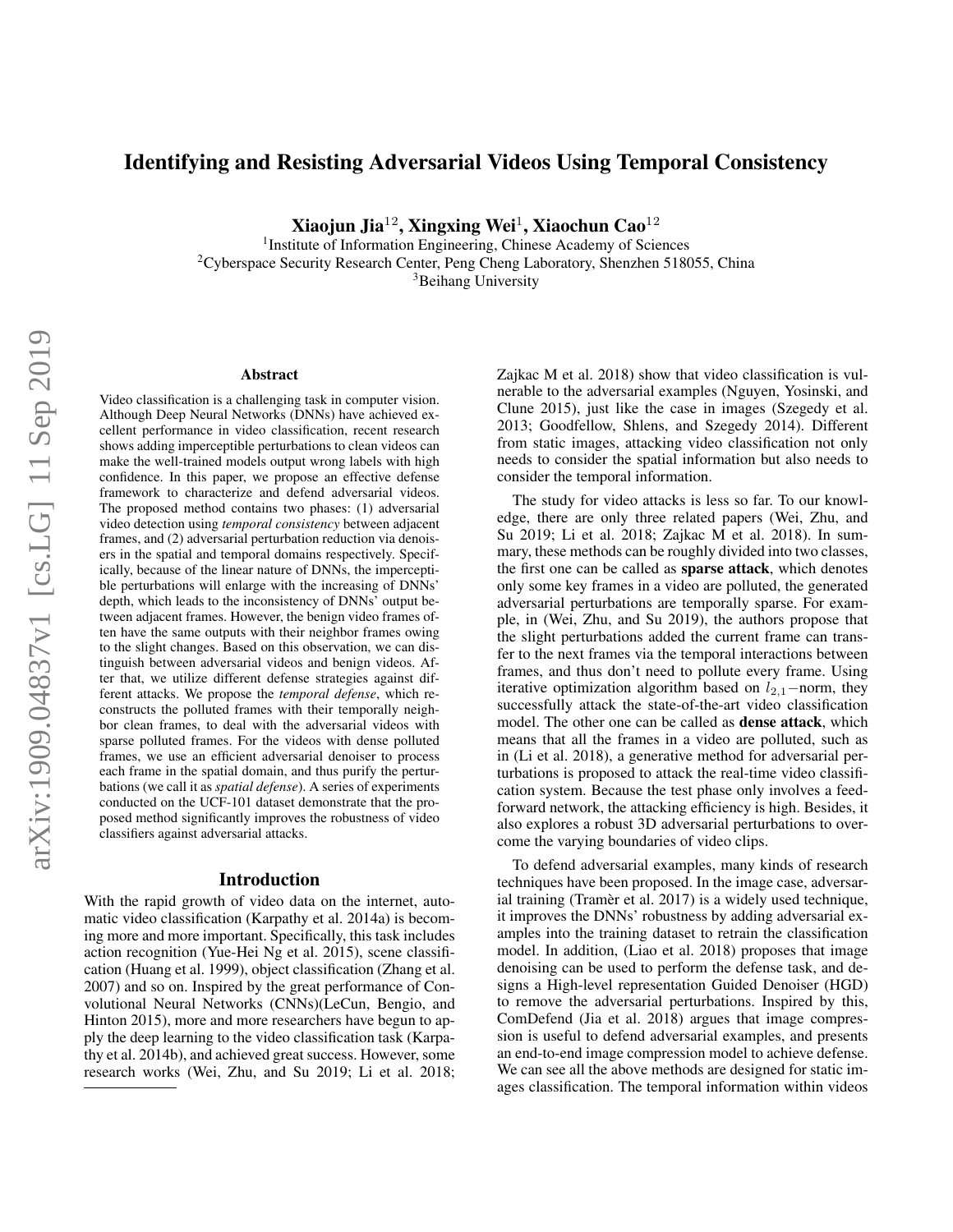

Figure 1: The proposed framework consists of two steps: adversarial video detection and adversarial video defense. In the detection stage, the temporal consistency of videos is used to achieve the goal. In particular, we classify the video into three types (clean videos, sparse adversarial videos and dense adversarial videos) by quantitative analysis of the detection network outputs. In the defense stage, our method consists of temporal defense and spatial defense. The spatial defense is used to defend the dense adversarial attacks. And the temporal defense takes charge of defending the sparse adversarial attacks.

are not considered, therefore, these methods are not completely suitable to defend the adversarial videos. We need a new framework to defend adversarial examples for video classification.

For this reason, in this paper, we propose an effective defense framework to characterize and defend video adversarial examples. Our method contains two steps. The first step is to detect the adversarial videos using temporal consistency between adjacent frames. If the input video is benign, we directly feed it to the well-trained video classifier. Otherwise, an extra pre-processing module is used to denoise it. We accomplish this task by using the temporal consistency (Xiao et al. 2018)(video frames which are temporally close have similar image characteristics). It is known that one accepted reason behind adversarial examples is the linear nature of DNNs (Goodfellow, Shlens, and Szegedy 2014). The imperceptible perturbations added on the images will enlarges with the increasing of DNNs' depth, which leads to the inconsistency of DNNs' output between adjacent frames. By contrast, the benign video frames often have the same outputs with their neighbor frames owing to the slight changes. This difference can help us distinguish between adversarial videos and benign videos. In the implementation, we present a metric to represent the degree of temporal consistency, and then use a threshold to classify them. The second step is to reduce the adversarial perturbations via the different denoisers in the spatial and temporal domains respectively. As for the sparse attack (Wei, Zhu, and Su 2019), we propose

the *temporal defense* method, which utilizes the temporal interactions between frames, and reconstructs the polluted frames with their temporally neighbor clean frames. As for the dense attack (Li et al. 2018), we use the *spatial defense* method, which uses an efficient adversarial denoiser to process each frame in the spatial domain, and obtain their clean versions. We propose the corresponding defense strategies according to the properties of the attacks. Experiments show that temporal defense obtains the best performance against sparse attack, and spatial defense is also the best to defend the dense attack. Figure 1 illustrates the overall framework.

In summary, this paper has the following contributions:

(1) To the best of our knowledge, we are the first one to explore the defense for adversarial videos, and further, propose a two-step defense framework for video classification. The proposed framework utilizes different defense strategies according to the properties of attacks. Experiments show that our method significantly improves the robustness of video classifiers.

(2) We design the adversarial video detection method based on the temporal consistency between adjacent frames. We find that the linear nature of DNNs will lead to the temporal inconsistency for adversarial videos, and further, present a metric to represent the degree of temporal consistency. Using this metric, a simple threshold can be used to classify the adversarial videos.

(3) We propose the temporal defense against the sparse attack. Temporal defense utilizes the temporal interactions be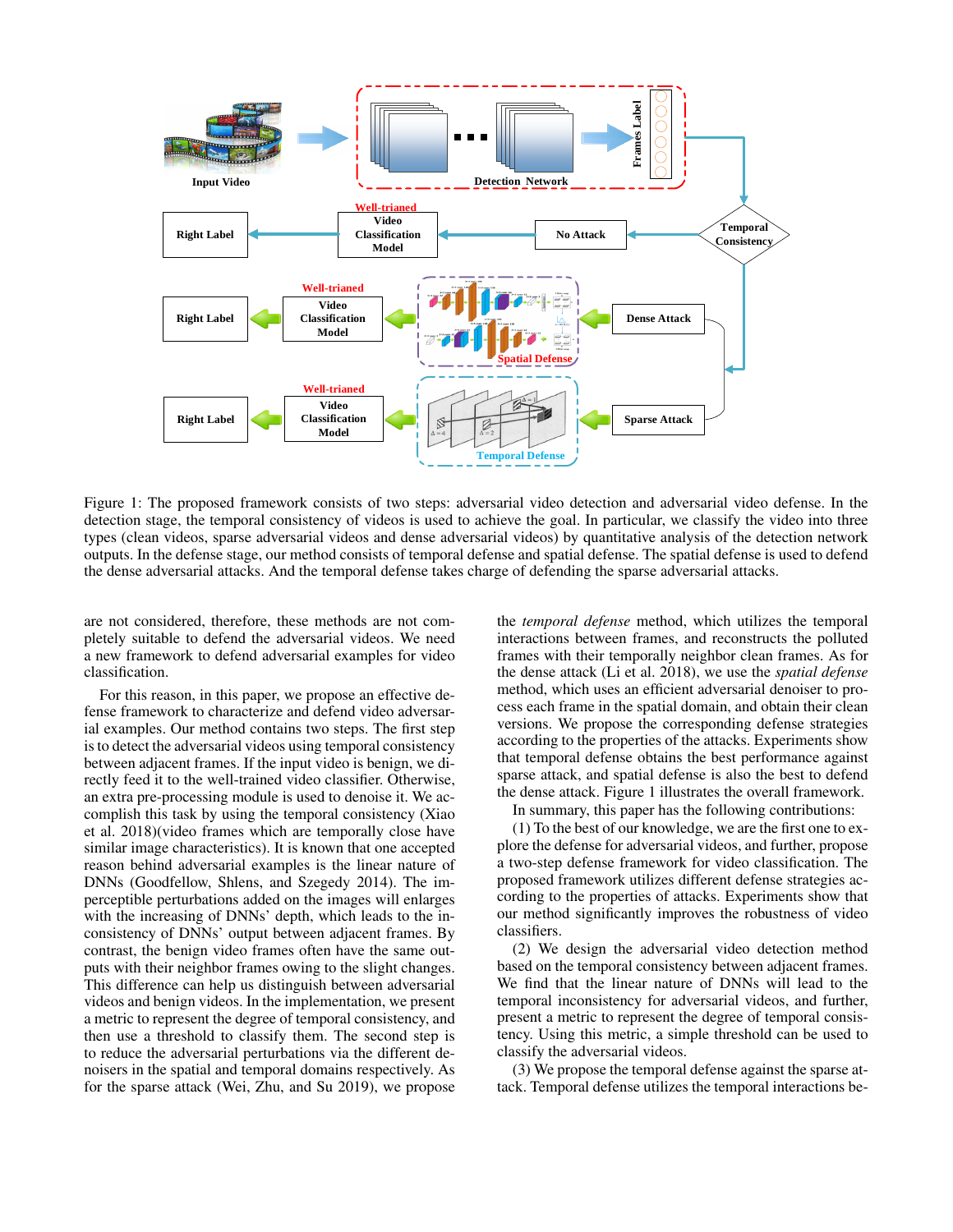tween adjacent frames, and reconstructs the polluted frames with their neighbor clean frames, and thus purifies the adversarial perturbations. Temporal defense is the first one to explore the structured information in videos to perform adversarial defense task.

The remainder of this paper is organized as follows. Section 2 briefly reviews the related work. Section 3 introduces the details of the proposed framework. Section 4 shows a series of experimental results and analysis. Finally, Section 5 gives the conclusion.

# Related work

# Video classification

Currently, there are three kinds of deep learning methods for video classification. The first one is to use the existing image classification methods to achieve video classification. In particular, this method regards the video as a collection of frames. Typically, it uses the pre-trained network on ImageNet (Deng et al. 2009) to extract frame features and then overlays them as video features to perform classification. The second one is to use an end-to-end 3D CNN architecture to achieve video classification. The difference with the first method lies in that the part of feature extraction is directly trained on the video data, such as (Ji et al. 2013; Tran et al. 2015). The third one is to use CNN+LSTM to achieve video classification. These methods often use LSTM (Hochreiter and Schmidhuber 1997) to extract temporal information of videos. A CNN is firstly used to extract the frame feature, and then a LSTM is used to explore the temporal relationship between frames, such as (Donahue et al. 2017; Yue-Hei Ng et al. 2015). In addition, a kind of two-stream architecture (Simonyan and Zisserman 2014) and its variants (Feichtenhofer, Pinz, and Zisserman 2016; Wu et al. 2015), where one stream is to encode the spatial information within frames, and another stream is to encode the temporal information (usually optical flow is extracted to represent the temporal information) between frames, are proposed and achieve the competitive performance.

#### Adversarial attacks

Besides the image classification, video classification models are also vulnerable to adversarial examples. (Wei, Zhu, and Su 2019) proposes a kind of sparse attacking method to attack the CNN+RNN architecture, which is widely used in the video classification task. Their research demonstrates that the adversarial perturbations can be transferred between the video frames. Simultaneously, a dense adversarial attack method is proposed in (Li et al. 2018). It attacks the C3D model (Tran et al. 2015), which is also a widely used method in video classification. The attacking method in (Li et al. 2018) is based on a generating model. And each frame of the video is added with the generated adversarial perturbations. Also, an adversarial framing is proposed in (Zajkac M et al. 2018). Compared with (Tran et al. 2015), this method does not modify the most pixels of the input image. It just adds an adversarial framing on the image border.

# Adversarial defense

In (Tramer et al. 2017), F. Tramer *et al.* propose the adversarial training method to retrain the classification model by adding the adversarial examples into the original training dataset. The used adversarial examples are pre-generated by different attack methods. In (Liao et al. 2018), the adversarial perturbations are regarded as a special kind of image noise. HGD is a denoising model for dealing with such noise. It is also trained by the generated adversarial images. And in (Jia et al. 2018), an end-to-end compression model is proposed to defend the adversarial examples. It uses image compression to break the structure of the adversarial perturbations for defense. In addition, there are many other defense methods, like (Pang, Du, and Zhu 2018; Xie et al. 2018; Athalye, Carlini, and Wagner 2018), and so on. The above defense methods are all focused on the images. They only consider the spatial information, but ignore the temporal information. Therefore, these methods are not completely suitable for the video classification task.

# Methodology

# The framework of the proposed method

According to the number of polluted frames in the video data, the current video attacking methods can be divided into sparse attacks and dense attacks. The different attacks are defended by the corresponding defense methods in our paper. The proposed framework consists of two phases. The first one is the detection network which is used to determine whether the video is attacked, and further, make sure of the type of the attack. And then, different defense methods are carried out according to the detection result. As for the sparse adversarial video attack, which modifies the fewer frames of the video, we use the temporal defense to transform the adversarial video into the corresponding clean video. As for the dense adversarial video attack, which modifies all the frames of the video, we use the spatial defense to transform the adversarial video into the corresponding clean video.

#### Detection network

There are two main functions of the detection network: (1) detecting whether the video is attacked, and (2) detecting what kind of attack the video is subjected to. There is a high correlation between the adjacent frames of the video. In (Xiao et al. 2018), in the video object segmentation task, they propose that the video frames which are temporally close have similar image characteristics. This phenomenon can be called as the temporal consistency of the video data. Through a series of experiments, we find that this phenomenon also exists in the video classification task. In particular, the outputs produced by the well-trained video classification maintain consistency in the adjacent frames of the benign video. By contrast, because of the linear nature of DNNs, the imperceptible adversarial perturbations will enlarge with the increasing of DNNs' depth, which leads to the inconsistency of DNNs' outputs between the adjacent frames in the adversarial video. As shown in Figure 2, we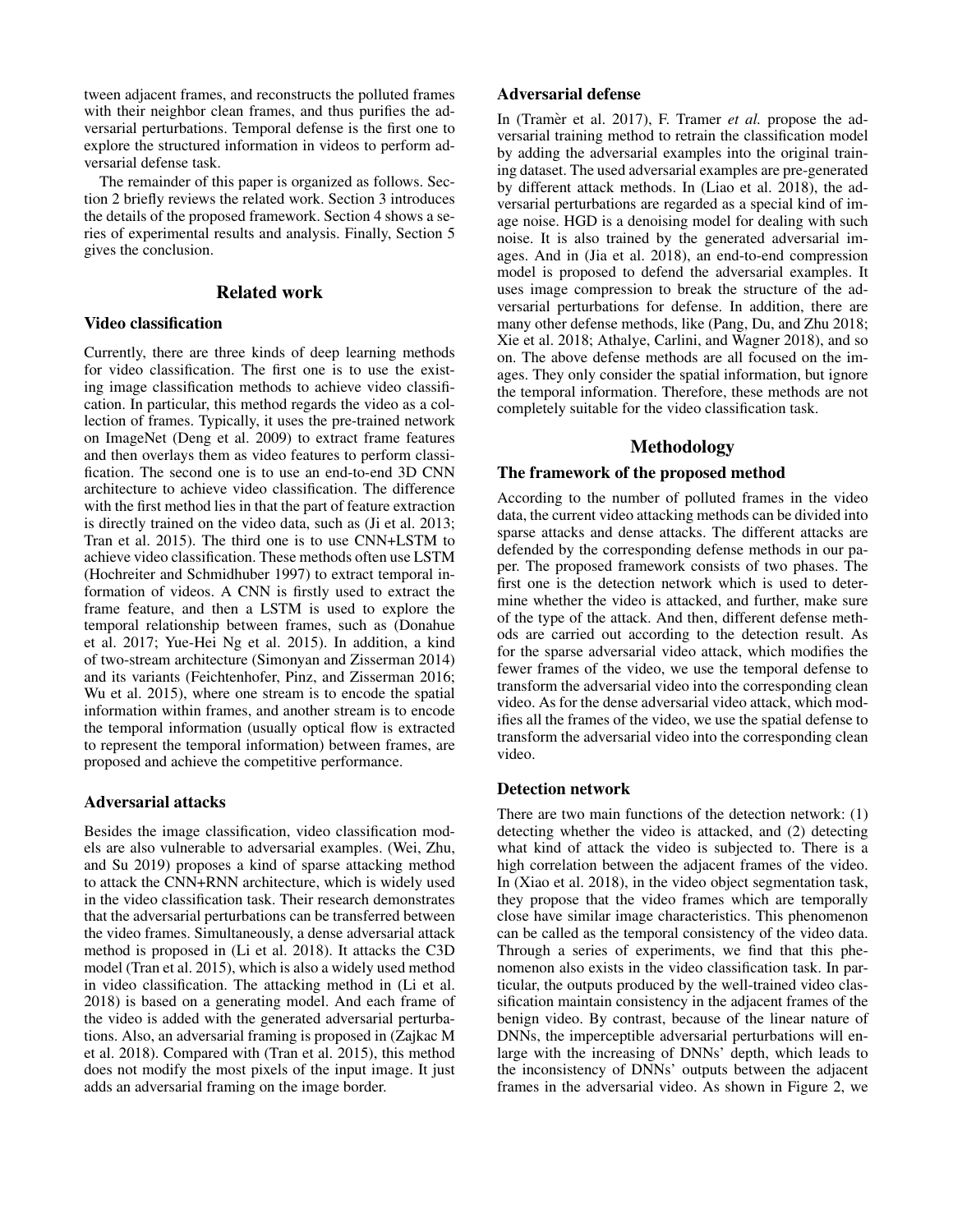

Figure 2: The detection stage includes the detection network and consistency calculation. We randomly select 400 video samples which consist of 200 clean videos and 200 adversarial videos, and then compute their exception index  $\alpha$ . The results are shown in the sub-figure (a). The red line represents the results of adversarial videos, and the blue line represents the results of clean videos. In addition, we also randomly select 400 video samples which consist of 200 sparse adversarial videos and 200 dense adversarial videos. The computed exception index  $\alpha$  values are shown in the sub-figure (b). The green line represents the dense adversarial videos, and the yellow line represents the sparse adversarial videos. We can see that the  $\alpha$  values of clean videos, sparse adversarial videos, and dense adversarial videos are linearly classified. We can use the simple thresholds to classify them.

feed each frame of the input videos to the well-trained network for video classification to get the classification label. The CNN+LSTM architecture (Donahue et al. 2015) is used as the well-trained network in this paper. Note that in order to eliminate the inter-frame effects, we remove the links between LSTMs in the detection network. If the label of the current frame is different from the labels of its adjacent frames, the current frame is regarded as an exception frame. We define an exception index  $\alpha$  to represent the degree of temporal consistency. It is defined as follows:

$$
\alpha = \frac{1}{T} \sum_{n=2}^{T} [f(n-1) \neq f(n) \land f(n+1) \neq f(n)], \quad (1)
$$

where  $f(n)$  represents the predicted label of the *n*-th frame. And  $T$  represents the total number of frames in a video. According to the value of  $\alpha$ , we can perform the detection. If  $\alpha < \gamma_1$ , the video is benign. If  $\gamma_1 \leq \alpha < \gamma_2$ , the video is subjected to the sparse attack. And if  $\gamma_2 \leq \alpha$ , the video is subjected to the dense attack. In addition,  $\gamma_1$  and  $\gamma_2$  are hyper-parameters which are determined in the experiments. We use the Receiver Operating Characteristic (ROC) curve to evaluate the proposed detection method. As shown in Figure 4, the proposed method is appropriate to detect whether the original video is attacked and determine the type of the attack. We use the proposed detection network to deal with randomly selected two sparse adversarial videos and dense adversarial videos. The result is shown in Figure 3.

#### Spatial defense

In order to transform the dense adversarial videos to the corresponding clean videos, we use an efficient denoiser to process each frame. We here select an end-to-end compression model. As shown in Figure 5, the whole process includes two modules: image compression module and image reconstruction module. During the image compression stage, the ComCNN is used to compress each frame and extract its main structure information. During the image reconstruction stage, the RecCNN uses the compressed information of each frame to reconstruct the corresponding clean frame. For more details, please refer to (Jia et al. 2018). Because the operation is conducted within the spatial domain of each frame, this method is called as spatial defense.

# Temporal defense

There is a high correlation between the temporally adjacent frames of the video. The adversarial frames can be replaced by the pseudo frames which are reconstructed by the adjacent clean frames. Therefore, we propose to use the motion estimation method to compress the sparse adversarial videos for defense. In this way, the sparse adversarial video can be transformed into the corresponding clean video.

Motion estimation (Furht, Greenberg, and Westwater 2012) is a widely used technique in video processing. The motion estimation can be achieved based on image patch or image grid. Patch-based motion estimation is widely used because of its simple algorithm and easy implementation. We still focus on it. The basic idea of motion estimation is to divide each frame of videos into a number of non-overlapping patches, and consider that all pixels in the patches have the same amount of displacement, and then find the patch that is most similar to the current patch in the reference frame according to certain matching criteria, called matching patch. The relative displacement of the matching patch and the current patch is the motion vector. When the video is compressed, we only need to save the motion vector and corresponding residual data to recover the current patch. Note that using integer Discrete Cosine Transform (DCT) (Ahmed, Natarajan, and Rao 1974) to compress the corresponding residual data. The motion vector is defined as:

$$
MAD_{(p,q)}(i,j) = \frac{1}{M*N} \sum_{m=0}^{M} \sum_{n=0}^{N} |f_k(p+m, q+n) - f_{k-1}(p+m+i, q+n+j)|,
$$
\n(2)

where  $f_k(m, n)$  represents the intensity of the pixel with coordinates  $(m, n)$  in the kth frame. M represents the width of the patch. N represents the length of the patch. We use the patch's upper left corner coordinates  $(p, q)$  to represent it. And MAD represents the similarity between the present frame patch  $(p, q)$  and the previous frame patch  $(p+i, q+j)$ .

$$
Vec(i, j) = \arg\min \text{MAD}_{(p, q)}(i, j),\tag{3}
$$

where  $Vec(i, j)$  represents the motion vector of the present frame patch  $(p, q)$ .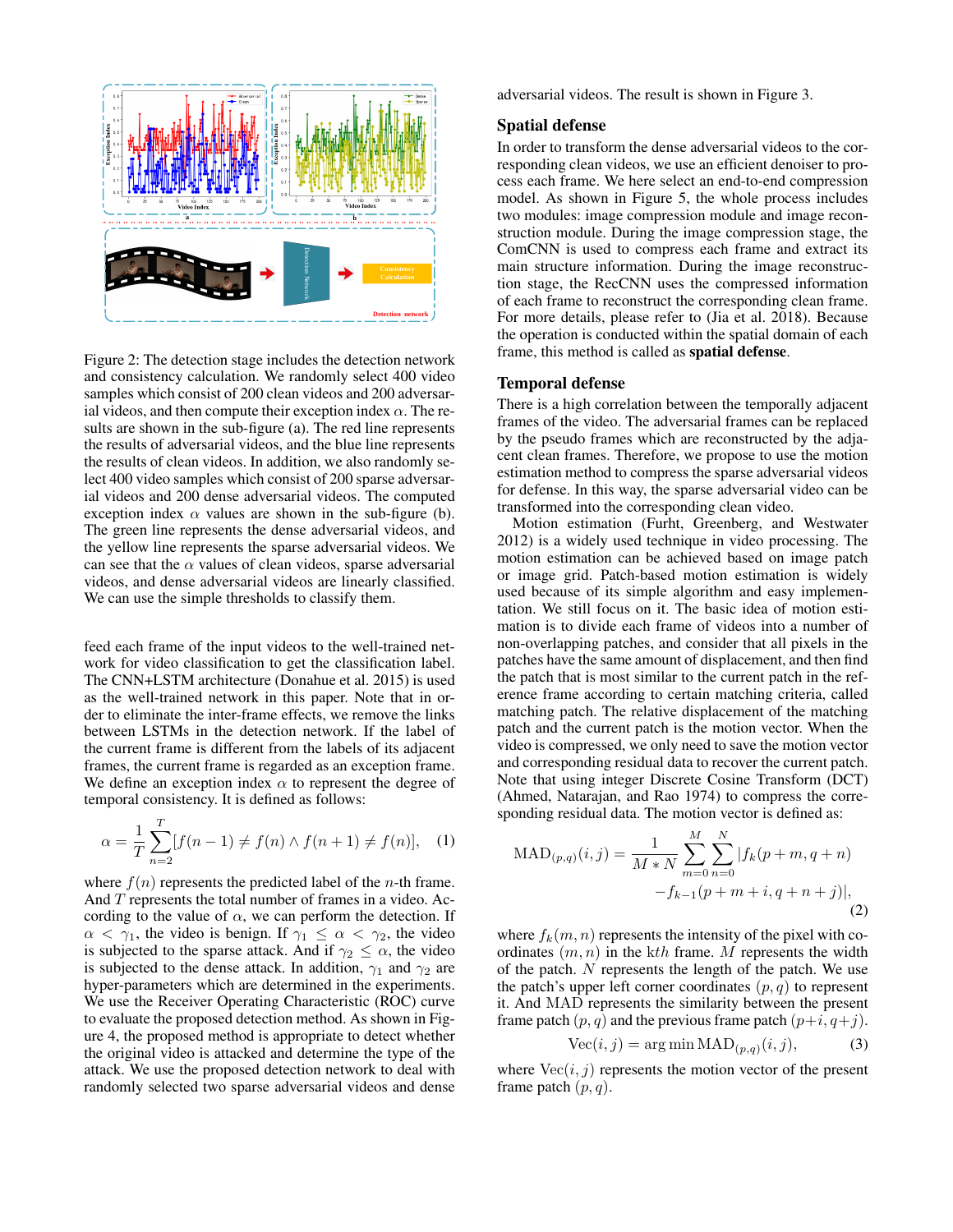

Figure 3: The left column is the label of the sparse adversarial video frames and their corresponding clean video frames. The right column is the label of the dense adversarial video frames and their corresponding clean video frames.



Figure 4: The ROC curves of the proposed detection method under different thresholds. Subfigure (a) represents the detection performance on the clean and adversarial videos. Subfigure (b) represents the detection performance on the sparse and dense adversarial videos.

There is a high correlation between the contents in the adjacent frames of the video. As for the sparse adversarial video, a small number of frames are attacked. Inspired by the idea of motion estimation, we can use the motion estimation method to replace the patches of adversarial video frames with the patches of clean video frames. As shown in Figure 6, we can save the patches of clean video frames, the motion vector and the corresponding residual to reconstruct the patches of the adversarial video frames. The adversarial video frames can be reconstructed by the clean frame patches. The quantification of the corresponding residual can remove the adversarial perturbations. Because the operation is conducted within the temporal domain of the video, this method is called as temporal defense.

### Experiments and analysis

In this section, we conduct a series of experiments to verify the effectiveness of the proposed framework, which includes: adversarial video generation, threshold selection in the framework, video classification with the proposed framework and result analysis.

# **Datasets**

The detection network is trained on the video dataset UCF101 (Soomro, Zamir, and Shah 2012) which is widely used in action recognition. It consists of 13320 videos from 101 action categories. The action categories of UCF101 include sports, playing musical instruments, body-motion, human-human interaction and human-object interaction. In



Figure 5: The spatial defense is achieved using the ComDefend (Jia et al. 2018), which includes the ComCNN and RecCNN modules. Each frame of the video is fed into the ComCNN to achieve the spatial compression. And the Rec-CNN is used to reconstruct each frame of the video. We use the ComDefend to remove spatial redundancy and adversarial perturbations. Because ComDefend is very efficient, it is quick to deal with the whole video.



Figure 6: The adversarial video is reconstructed by using the information of the previous clean videos in the patch level.

order to ensure the fairness of the experiment, attack methods and defense method are all conducted on the UCF101. We choose more than 8000 videos for training the video classifier and 3000 videos for testing it. In addition, As for training the detection network, we also choose these 8000 videos of UCF101. The original ComDefend is trained on the CIFAR-10 dataset, we don't modify it and directly use the well-trained model.

#### Adversarial video generation

As mentioned previously, the video attacks can be divided into the sparse adversarial attacks and dense adversarial attacks based on the number of polluted frames. We choose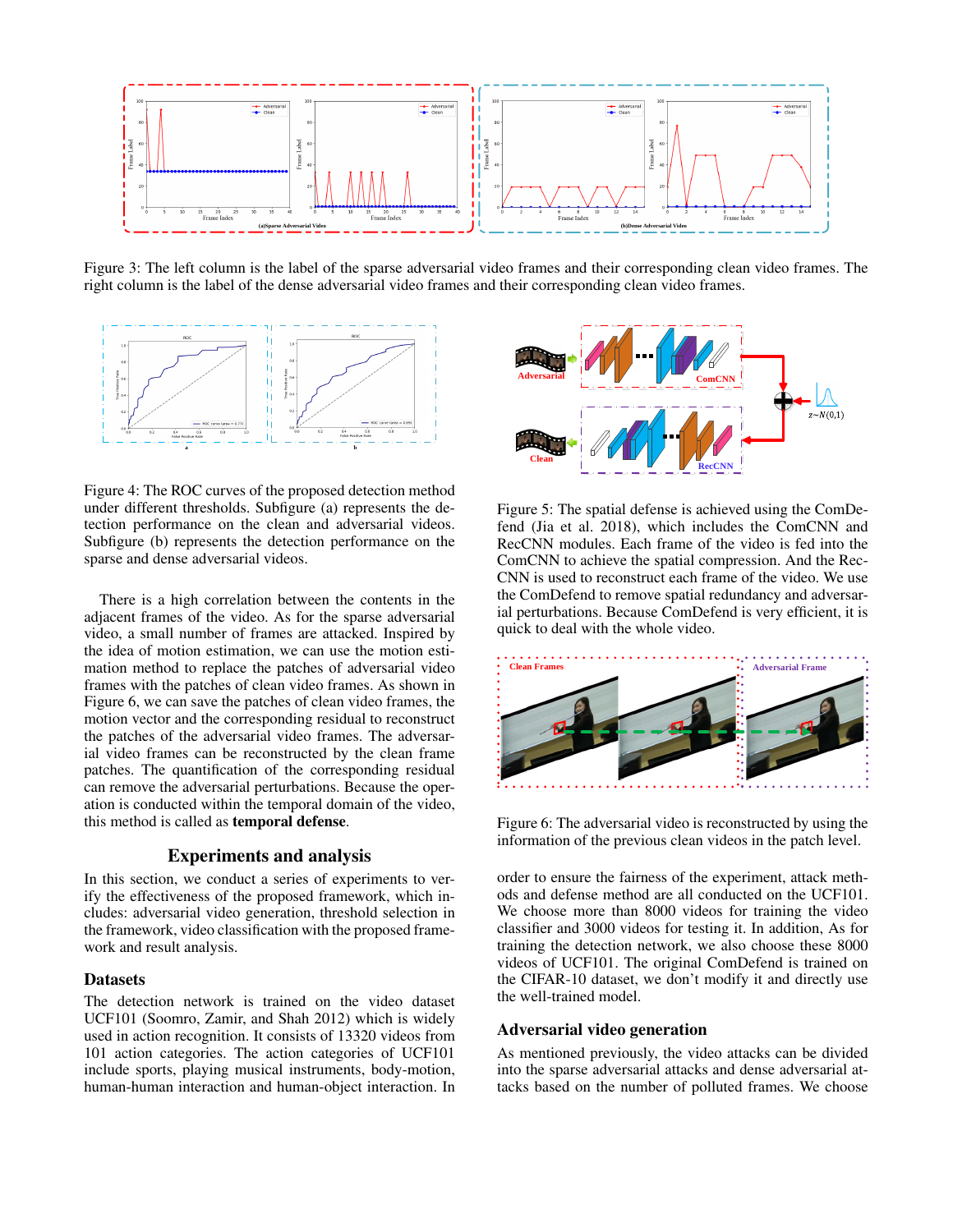Table 1: The selection of parameter  $\gamma_1$ .

|           | 075<br>J.V I L<br>_ | 0.10<br>$=$<br>$\sim$ | 0.125<br>$\bigwedge$<br>$\overline{\phantom{0}}$ | $\bigwedge$<br>1. LU<br>_ | 1.7 <sub>5</sub><br>$\sim$<br>U.II) | ${0.20}$<br>__ | ∩ วว⊧<br>—<br>$\bigwedge$<br>U.ZZC | 0.25<br>$\bigwedge$<br>_ |
|-----------|---------------------|-----------------------|--------------------------------------------------|---------------------------|-------------------------------------|----------------|------------------------------------|--------------------------|
| Precision | 58%                 | 60%                   | 60%                                              | 63%                       | 68%                                 | 66%            | 70%                                | 70%                      |
| Recall    | $95\%$              | 95%                   | $90\%$                                           | 89%                       | $88\%$                              | 75%            | 71%                                | 62%                      |
| 1-measure | $72\%$              | 74%                   | 73%                                              | 74%                       | 77%                                 | 71%            | 71%                                | 66%                      |

| Table 2: The selection of parameter $\gamma_2$ . |  |                                                                                              |  |  |  |  |
|--------------------------------------------------|--|----------------------------------------------------------------------------------------------|--|--|--|--|
|                                                  |  | $\gamma_2 = 0.275$ $\gamma_2 = 0.30$ $\gamma_2 = 0.325$ $\gamma_2 = 0.35$ $\gamma_2 = 0.375$ |  |  |  |  |

|            | ີດ≍<br>$\overline{\phantom{a}}$<br>$\sim$<br>U.ZU | $\overline{0}$<br>$\sim$<br>$\overline{\phantom{a}}$<br>U.∠TJ | $_{0.30}$<br>$\overline{\phantom{a}}$<br>$\gamma_{\Omega}$<br>_ | 0.325<br>$\gamma_0$<br>∸ | 25<br>$\sim$<br>$\overline{\phantom{a}}$<br>∪.ง⊍ | ${0.375}$<br>$\overline{\phantom{a}}$<br>$\gamma_{\Omega}$ | 0.40<br>$=$<br>$\gamma$ | 0.425<br>$\sim$ |
|------------|---------------------------------------------------|---------------------------------------------------------------|-----------------------------------------------------------------|--------------------------|--------------------------------------------------|------------------------------------------------------------|-------------------------|-----------------|
| Precision  | 54%                                               | 55%                                                           | 58%                                                             | 56%                      | 60%                                              | 61%                                                        | 65%                     | 69%             |
| Recall     | 75%                                               | 75%                                                           | $75\%$                                                          | 63%                      | 63%                                              | 63%                                                        | 52%                     | 52%             |
| F1-measure | 62%                                               | 64%                                                           | 65%                                                             | 59%                      | 61%                                              | 56%                                                        | $57\%$                  | 58%             |

two typical attacking methods: (Wei, Zhu, and Su 2019) for the sparse attack and (Li et al. 2018) for the dense attack. (Wei, Zhu, and Su 2019) chooses CNN+LSTM architecture as threat models. It uses the characteristic of adversarial perturbations that can propagate between frames to attack the CNN+LSTM architecture. Because the adversarial perturbations are added on a few video frames, this kind of attack method belongs to the sparse adversarial attack method. (Li et al. 2018) makes use of a generative model which looks like a Generative Adversarial Network (GAN) architecture to generate a series of adversarial perturbations. The generated perturbations are added on each frame of the original video to fool the C3D model. Because all the frames are polluted, this kind of attack method belongs to dense adversarial attack method. We use these two methods to generate the adversarial videos on the UCF101 dataset, and then perform our framework to defend them.

# Threshold selection in the detection stage

In the detection stage, two threshold hyperparameters  $\gamma_1$  and  $\gamma_2$  need to be determined by the experiments. The hyperparameter  $\gamma_1$  is used to detect whether the input video is attacked. And the hyperparameter  $\gamma_2$  is used to determine the type of attacks. To determine  $\gamma_1$ , we randomly select 500 clean videos from UCF101 dataset, and then generate their corresponding sparse and dense adversarial videos. Thus, we obtain 1500 videos. This is a two-category classification task. We regard the adversarial videos as the positive samples, and calculate the precision, recall and F1-measure under the different values of the parameter  $\gamma_1$ . The results are shown in Table 1. The optimal  $\gamma_1$  is selected according to the highest F1 metric, where the threshold simultaneously shows good precision and recall. Under this setting, the  $\gamma_1$ is set to 0.175. To determine  $\gamma_2$ , we only use the 500 sparse adversarial videos and 500 dense adversarial videos to construct a dataset to select the optimal  $\gamma_2$  value. Like  $\gamma_1$ , we also compute the precision, recall and F1-measure on this dataset. The difference is that dense adversarial videos are regarded as the positive samples in this case. The final results are shown in Table 2. We see that the F1-measure achieves the best performance when  $\gamma_2 = 0.3$ . Therefore, in the following experiments, we set  $\gamma_1 = 0.175$  and  $\gamma_2 = 0.3$ .

# Video defense with the proposed method

The experiments in this section include (1) video classification with the spatial defense separately, (2) video classi-



Figure 7: Four examples of the temporal defense for the sparse adversarial attack. The top row is the clean video frames, the middle row is the sparse adversarial video frames, and the bottom row is the temporal defense video frames.

fication with the temporal defense separately, and (3) video classification with the different defense strategies combined with detection. In this way, it is easy to see the performance of each module of the proposed method.

Video classification with the temporal defense The proposed temporal defense is a pre-processing module, and does not modify the deployed model. When the input video is detected as the sparse attack, we firstly use the temporal defense to denoise it, and then feed it to the deployed model. To evaluate the performance of the temporal defense, we give the experiments in Table 3. Two deployed video classification models are tested: CNN+LSTM and C3D. We use (Wei, Zhu, and Su 2019) and (Li et al. 2018) to generate the adversarial videos, and the temporal defense to defend them. In Table 3, we can see that the temporal defense significantly improves the classification accuracy of CNN+LSTM from 31% to 64%, but doesn't work well for the dense attack. It doesn't achieve any improvement for C3D (from 59% to 59%). This is expected because the temporal defense makes use of the image patch of the clean frames to reconstruct the adversarial frames. As for the sparse attack method, there are a lot of clean frames in the video, this method can use them to compress and reconstruct the adversarial frames.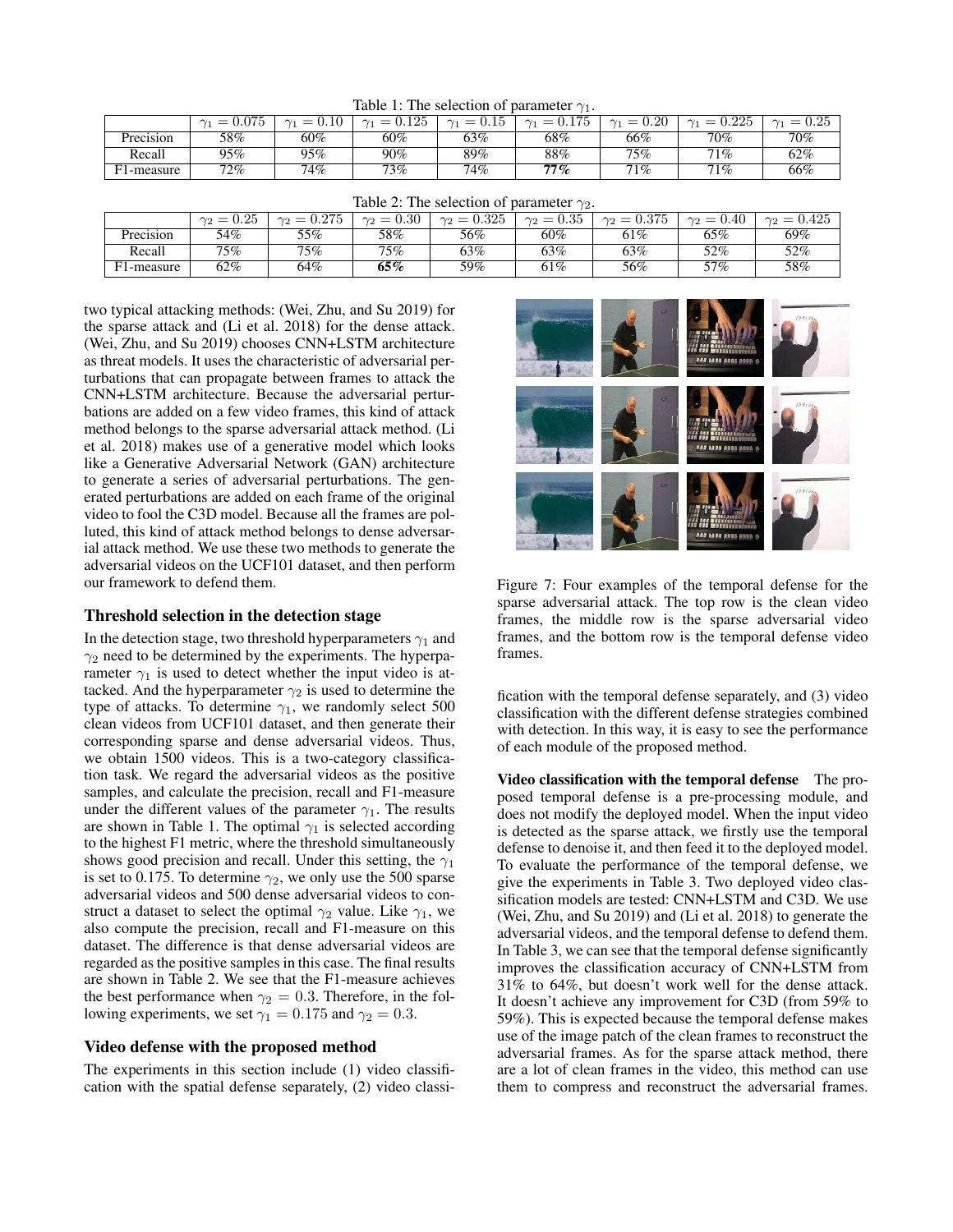| Table 3: Results of different defense methods |                                |            |                 |                  |  |  |
|-----------------------------------------------|--------------------------------|------------|-----------------|------------------|--|--|
| <b>Network</b>                                | <b>Attacks</b>                 | No defense | Spatial defense | Temporal defense |  |  |
| CNN+LSTM                                      | Clean videos                   | 78%        | 66%             | 76%              |  |  |
|                                               | Sparse (Wei, Zhu, and Su 2019) | 31%        | 55%             | 64%              |  |  |
| C <sub>3</sub> D                              | Clean videos                   | 89%        | 81%             | 88%              |  |  |
|                                               | Dense (Li et al. 2018)         | 59%        | $73\%$          | 59%              |  |  |

| method<br>Jefense | defense<br>Nο | only<br>spatial<br>, defense | Tempora<br>defense only | Jefection+<br><u>ttemnoral</u><br>defense<br>J/spatia' |
|-------------------|---------------|------------------------------|-------------------------|--------------------------------------------------------|
| Accuracy.         | $26\%$        | $1\%$<br>44                  | $1\%$                   | $48\sigma$<br>'%                                       |

But as for the dense attack method, all the frames of the video are attacked, therefore very little available information can be used. Even though the adversarial frames are compressed and reconstructed, the adversarial perturbations are still alive. The results in Table 3 show that temporal defense is more suitable for defending the sparse attack than the dense attack. In addition, we also find that temporal defense is friendly to the clean videos. Both for CNN+LSTM and C3D, the accuracy drop of temporal defense is very slight, and far below than the drop of defense attack. Because of this advantage, we don't need to strictly distinguish the sparse attacks from the clean videos. The temporal defense video frames, and the corresponding sparse adversarial video frames and the corresponding clean videos are shown in Figure 7.

Video classification with the spatial defense The spatial defense is carried out on the same experimental setup as the temporal defense. In Table 3, it is clear that the spatial defense achieves the comparable performance both for sparse attack and dense attack. For the sparse attack, it improves the accuracy of CNN+LSTM from 31% to 55%. For the dense attack, it improves the accuracy of C3D from 59% to 73%. The results show that spatial defense is more suitable for defending the dense attack method than the temporal attack ( 73%-59%=14% vs 59%-59%=0%). This is also reasonable because in the dense attack, all the frames are polluted. In this situation, we can regard the polluted frames as the adversarial images, and directly apply the image defense method. ComDefend achieves the state-of-the-art image defense performance, and is also very efficient. Therefore, we choose ComDefend to defend the dense attack.

Video classification with integrating detection and different defense strategies From the above discussions, it is clear that the spatial defense is more suitable to defend the dense attack method and the temporal defense is more suitable to defend the sparse attack method. In order to integrate the advantages of both methods, we combine the different defense methods with the detection to jointly improve the robustness of video classifiers. According to the result of the detection, the corresponding defensive method is used to protect the well-trained video classification model. In particular, as shown in Figure 1, if the detection result is the clean video, the original video is fed to well-trained classifier directly. If the detection result is the sparse adversarial video, the temporal defense is used to deal with the original video. If the detection result is the dense adversarial video, the spatial dense is used to deal with the original video. We choose

500 clean videos, 500 temporal adversarial videos and 500 dense adversarial videos to verify our proposed framework. Note that these adversarial videos can make the well-trained classifier give the wrong label. As shown in Table 4, we can see that the spatial and temporal defense can improve the classification accuracy of the well-trained classifier. Integrating with these two defense methods and the adversarial detection obtains the best classification accuracy.

### Result analysis

In (Guo et al. 2017), it has demonstrated that the adversarial perturbation of adversarial example has a particular structure. As for the spatial defense (ComDefend (Jia et al. 2018)), it regards the adversarial perturbation as a kind of image redundancy information. And then it removes the adversarial perturbations by image compression. This method is also a kind of adversarial denoiser. Therefore it is suitable to process the dense adversarial videos. As for the temporal defense, it makes use of the motion estimation method to purify the adversarial frames by using the information of clean frames. In particular, the adversarial frames are reconstructed by the clean frames, motion vectors and corresponding residual. It destroys the particular structure of the adversarial perturbations by quantifying the corresponding residual. Because it should use the information of the clean frames of adversarial video, it is suitable for the defense for the sparse adversarial videos. We can use the detection, which is achieved by the temporal consistency between adjacent frames, to combine the advantages of both defenses to improve model robustness. That is to say, the selection of the defensive method is dependent on the result of the detection.

# Conclusion

In this paper, we propose an effective defense framework to characterize and defend adversarial videos. We are the first one to explore the defense for adversarial videos. In light of the property of the state-of-the-art attacking methods, we first apply the detection network to detect whether the input video is attacked and determine the type of attack method. And then we select the corresponding defensive methods according to the result of the detection. A series of experiments demonstrates that the proposed method can greatly improve the accuracy of the well-trained video classifier and defend the state-of-the-art attack methods for video classification.

### References

Ahmed, N.; Natarajan, T.; and Rao, K. R. 1974. Discrete cosine transform. *IEEE transactions on Computers* 100(1):90–93.